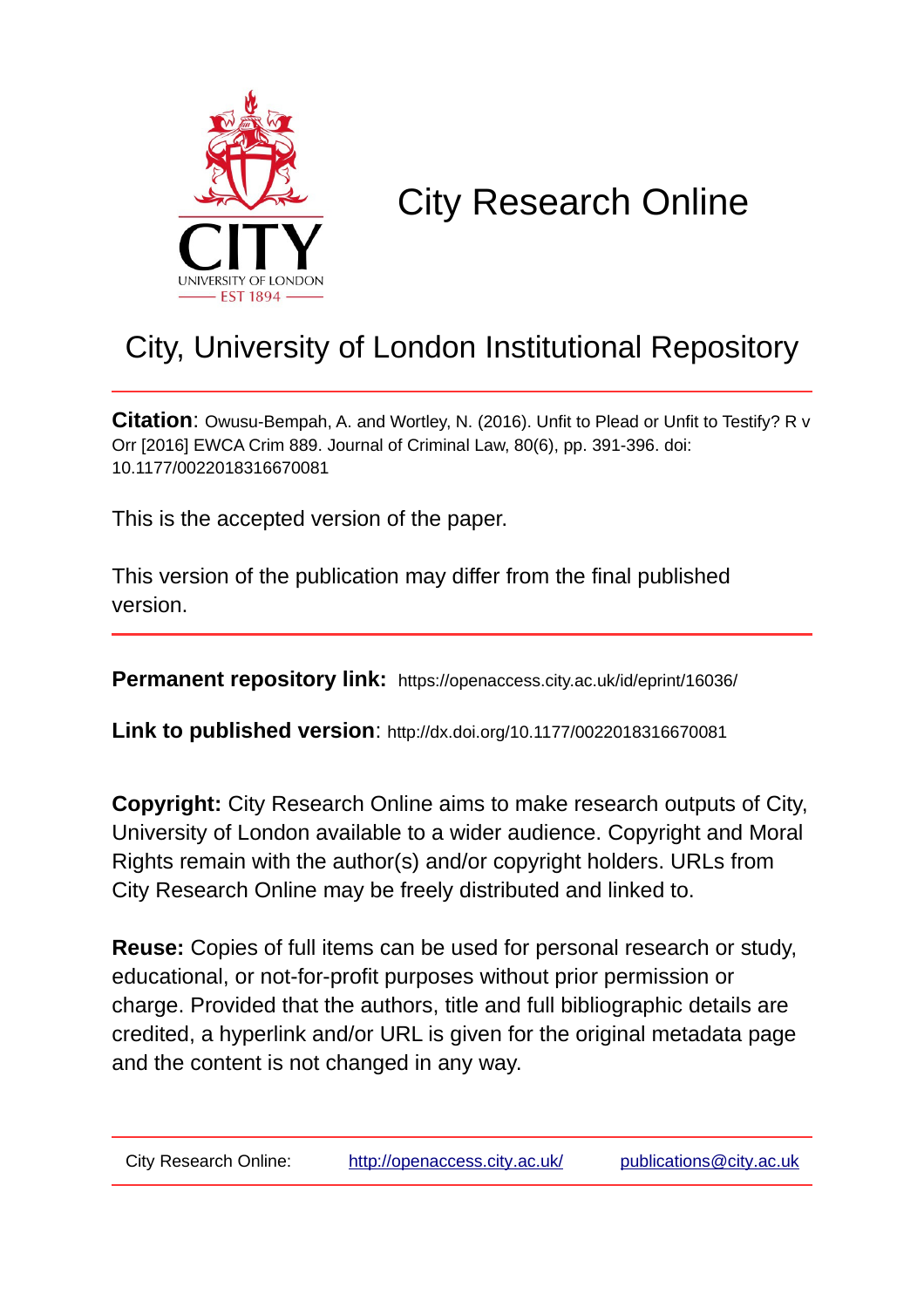### **Unfit to Plead or Unfit to Testify?**

#### **R v Orr [2016] EWCA Crim 889**

*Keywords: unfitness to plead; effective participation; 'trial of the facts'; cross-examination; s.35 Criminal Justice and Public Order Act 1994*

The appellant, a solicitor, was convicted of being concerned in a money laundering arrangement. He was first tried in 2012, but the trial was terminated when the appellant became 'unfit' shortly after his cross-examination had begun. A new trial commenced in October 2014. The appellant gave evidence-in-chief. However, on the day that the prosecution was due to commence crossexamination, the appellant was unwell. The trial judge adjourned the trial to allow the appellant to be examined by a psychiatrist. The psychiatrist, applying the principles set out in the Mental Capacity Act 2005, was of the opinion that the appellant was 'unable to participate in his trial' (at [14]). A second psychiatrist indicated that the appellant's mental state was such that he was now 'unable to give evidence in his own defence', rendering him 'unfit to plead' (at [16]). Counsel for the appellant presented two options to the judge. The first option was to continue the trial with the appellant not undergoing cross-examination, but on the condition that the prosecution could not make a closing speech. The second option was to find the appellant unfit to plead and commence a 'trial of the facts', following the procedure set out in s.4A of the Criminal Procedure (Insanity) Act 1964 ('the 1964 Act').

The trial judge eventually decided that the appellant was unfit to be cross-examined, but that he had been fit to give evidence-in-chief. The judge allowed the trial to continue, but ruled that the prosecution's closing speech must not refer to any subject that the appellant had not been in a position to meet in cross-examination. The judge directed the jury on the issue, including that the inability to give evidence was not the appellant's fault and that the jury should not speculate about the answers the appellant may have given had he been cross-examined (at [18]).

The appellant was convicted and appealed on the following grounds:

- '1) If the trial judge found the appellant was unable to be cross-examined by virtue of his inability to properly respond to questions asked in cross-examination, he should have ruled that he was not fit to be tried, discharged the jury from returning verdicts and then, proceeded to a determination by the jury as to whether the appellant had done the act or made the omission charged against him in accordance with section 4A(1) of the Criminal Procedure (Insanity) Act 1964;
- 2) In the alternative the appellant's conviction is unsafe since he did not receive a fair trial' (at [19]).

**HELD, allowing the appeal,** the way in which the case progressed had not disadvantaged the appellant, as he had dealt with the Crown's case in detail in his evidence-in-chief, the prosecution's closing speech had been restricted, and the jury had been directed on the issue (at [20]-[22]). However, the issue of fitness to plead had not been dealt with correctly. Fitness to plead cannot be determined by reference to only part of the trial process. 'The capacity to be cross examined is part and parcel of the defendant's ability to give evidence in his own defence' (at [23]).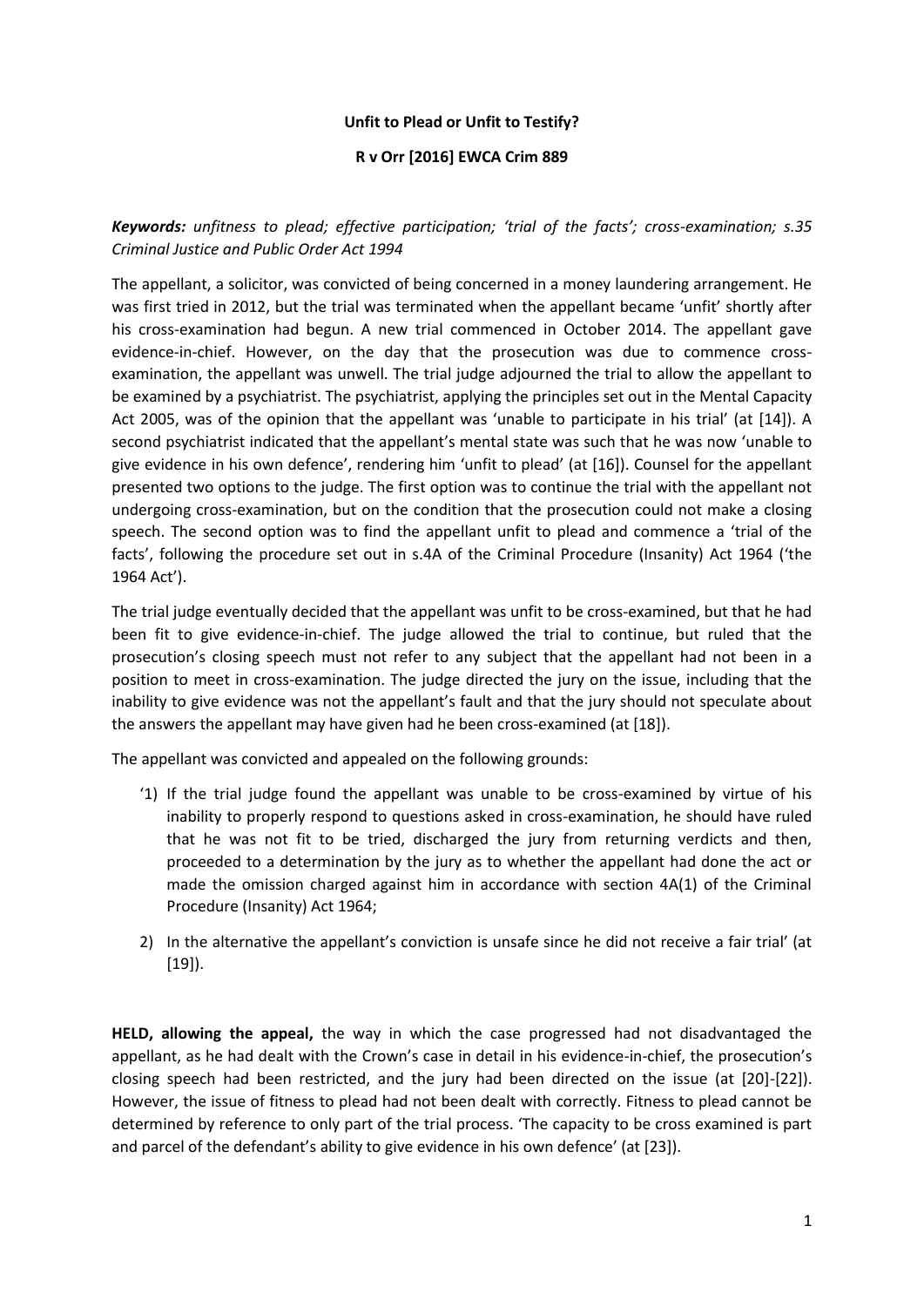Section 35(1)(b) of the Criminal Justice and Public Order Act 1994 provides support for the contention that a finding that the appellant was unfit to be cross-examined does not necessarily determine the question of fitness to plead (at [24]). Section 35(1)(b) caters for situations when 'the physical or mental condition of the accused makes it undesirable for him to give evidence', for the purpose of determining whether adverse inferences can be drawn from the defendant's failure to testify. The trial judge's ruling was ambiguous. However, he appeared to have found that the appellant was unfit to plead, rather than it being undesirable for him to give evidence (at [27]).

The criteria for determining fitness to plead were identified in the case of *R v Pritchard* (1836) 7 C & P 303 and subsequently endorsed and refined by the Court of Appeal. Fitness to plead includes a requirement that the defendant be able to give evidence in his own defence, meaning that he can understand the questions he is asked, apply his mind to answering them, and convey intelligibly the answers he wishes to give (*R v M(John)* [2003] EWCA Crim 3452 at [24]). The trial judge appeared to have found that the *Pritchard* criteria were met up until the point of cross-examination. This 'must implicitly mean that he found that thereafter they were not met' (at [27]).

Once the trial judge had determined that the appellant was no longer fit to participate in his trial, he should have followed the s.4A procedure. Section 4A is a 'statutory mandatory requirement which cannot be avoided by the court's general discretion to order proceedings otherwise, however beneficial to the defendant they might appear to be' (at [30]). The Court concluded that 'the jury should not have been allowed to return a verdict, other than a verdict of acquittal if they were not satisfied on the evidence already given in the trial that the appellant did the act charged against him' (at [30]).

### **COMMENTARY**

This is a complex case which highlights the confusion generated by both the current test for unfitness to plead and the procedure to be followed when the issue is raised. Three key issues arise from the judgment. First, the scope and interpretation of the test for unfitness; second, the stage at which a finding of unfitness to plead may be made; and third, the interplay between the unfitness to plead process and s.35 of the Criminal Justice and Public Order Act 1994.

#### **The test for unfitness**

In its 2016 report, *Unfitness to Plead* (Law Com. No.364), the Law Commission noted that '[t]he current *Pritchard* test used to assess unfitness to plead … is not consistently understood or applied by clinicians, legal practitioners and the courts' (para.1.13). In the instant case, the first psychiatrist applied the criteria set out in the Mental Capacity Act 2005 ('the 2005 Act') and concluded that the appellant lacked the necessary decision-making capacity to participate in his trial. However, as the Law Commission pointed out, decision-making capacity does not form part of the current unfitness test, in contrast with the civil capacity test under the 2005 Act (Law Com. No.364, para 1.14). Rather, the *Pritchard* test focuses on a defendant's intellectual and cognitive abilities. The test stems from the nineteenth century case of *R v Pritchard* (1836) 7 C & P 303, but has been reframed and expanded in subsequent cases. In its current form it requires a defendant to be capable of doing the following:

'(1) understanding the charges; (2) deciding whether to plead guilty or not; (3) exercising his right to challenge jurors; (4) instructing solicitors and counsel; (5) following the course of the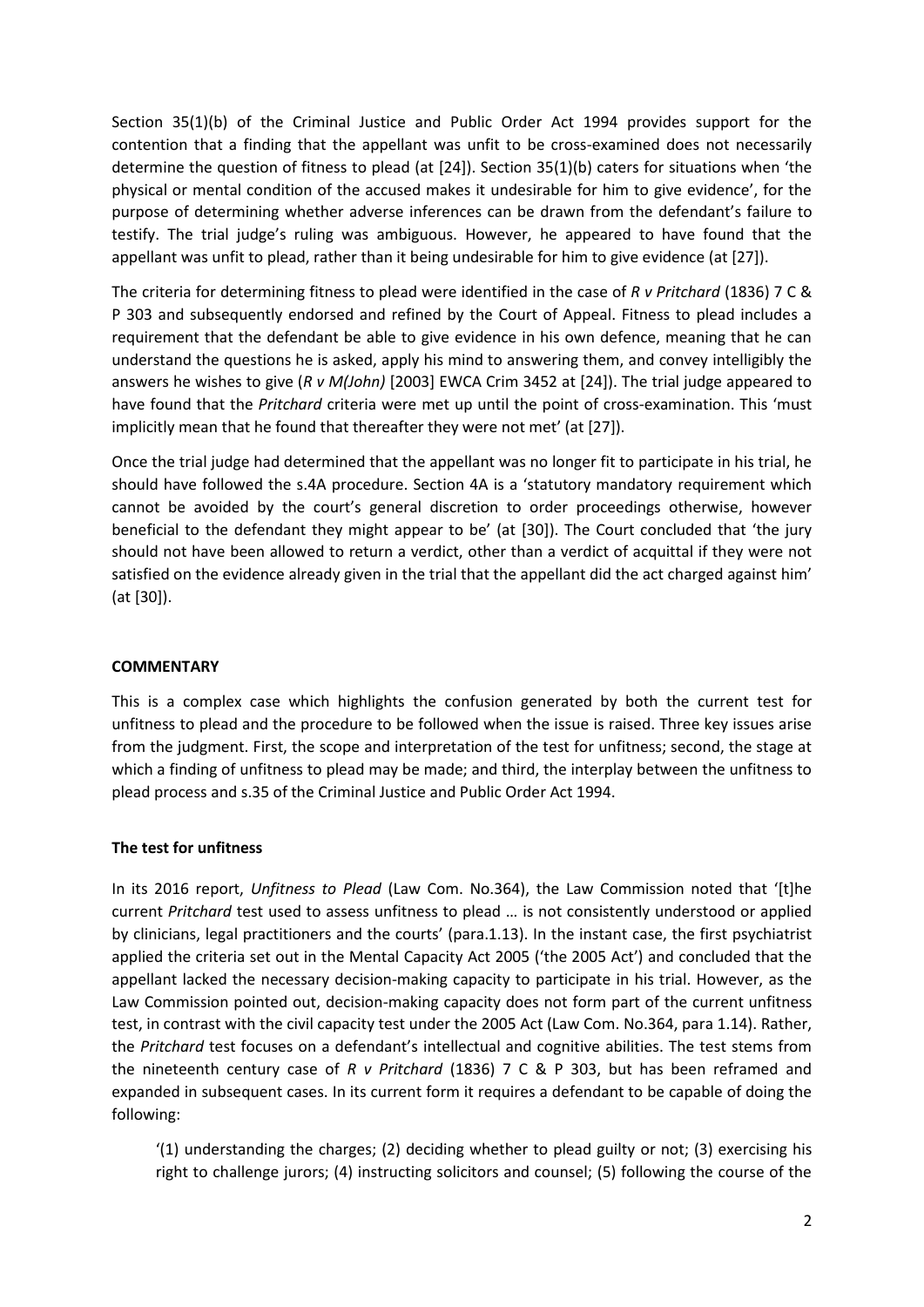proceedings; (6) giving evidence in his own defence.' (*R v M(John)* [2003] EWCA Crim 3452 at [20])

In the present case, the Court of Appeal noted that 'the capacity to be cross examined is part and parcel of the defendant's ability to give evidence in his own defence' (at [23]). The ability to give evidence means being able,

'(a) to understand the questions he is asked in the witness box, (b) to apply his mind to answering them, and (c) to convey intelligibly to the jury the answers which he wishes to give' (*M(John)* at [24]; *Orr* at [25]).

The second psychiatrist opined that the appellant was unfit to plead because he was 'unable to give evidence in his own defence' (at [16]), thus addressing at least one aspect of the reformulated *Pritchard* test. However, the evidence of the psychiatrists was not subject to detailed examination. The first psychiatrist gave 'short oral evidence' (at [14]), and the second produced a report, which appears to have simply been accepted by both parties and the judge.

The Court of Appeal suggested that the 'unusual circumstances … may have merited a more detailed exploration of the psychiatrists' reasons and conclusions' (at [26]). In *R v Walls* [2011] EWCA Crim 443, the Court of Appeal suggested that psychiatric evidence should normally be scrutinised thoroughly where the issue of unfitness to plead is raised:

'[S]ave in clear cases, a court must rigorously examine evidence of psychiatrists adduced before them and then subject that evidence to careful analysis against the *Pritchard* criteria ... Save in cases where the unfitness is clear, the fact that psychiatrists agree is not enough…; a court would be failing in its duty to both the public and a defendant if it did not rigorously examine the evidence and reach its own conclusion.' (*Walls* at [38])

In particular, an issue that could have been explored in the present case was whether the appellant could have continued to give evidence if assisted by an intermediary (at [26]).

The expansion of the use of special measures, including intermediaries, to assist vulnerable defendants to participate in the trial process is a major plank of the Law Commission's proposals for reform of the law of unfitness to plead. The aim is to ensure that a full criminal trial takes place wherever possible because this is the 'optimum [process] for a defendant facing a criminal allegation' (Law Com. No.364, para 2.2). The current law facilitates this to an extent, as the Criminal Procedure Rules require that

'the court must take every reasonable step―

- (a) to encourage and to facilitate the attendance of witnesses when they are needed; and
- (b) to facilitate the participation of any person, including the defendant' (Crim PR 3.9(3)).

Section 29 of the Youth Justice and Criminal Evidence Act 1999 ('the 1999 Act'), which provides for the examination of a vulnerable witness to be conducted through an intermediary, does not extend to vulnerable defendants. Sections 33BA-33BB of the 1999 Act, which were introduced by the Coroners and Justice Act 2009, would enable a defendant who gives evidence to be examined through an intermediary, but these sections have not been brought into force. Nevertheless, a court may appoint an intermediary for a defendant relying on 'its inherent powers and under the [Criminal](http://login.westlaw.co.uk/maf/wluk/app/document?src=doc&linktype=ref&context=30&crumb-action=replace&docguid=I6260A4A0E42311DAA7CF8F68F6EE57AB)  [Procedure Rules](http://login.westlaw.co.uk/maf/wluk/app/document?src=doc&linktype=ref&context=30&crumb-action=replace&docguid=I6260A4A0E42311DAA7CF8F68F6EE57AB) to take such steps as are necessary to ensure that he has a fair trial' (*C v Sevenoaks Magistrates' Court* [2009] EWHC 3088 (Admin)). A defence intermediary may be appointed for the whole trial or only to assist the defendant while he is testifying (*R (on the application of OP) v Secretary of State for Justice* [2014] EWHC 1944 (Admin)).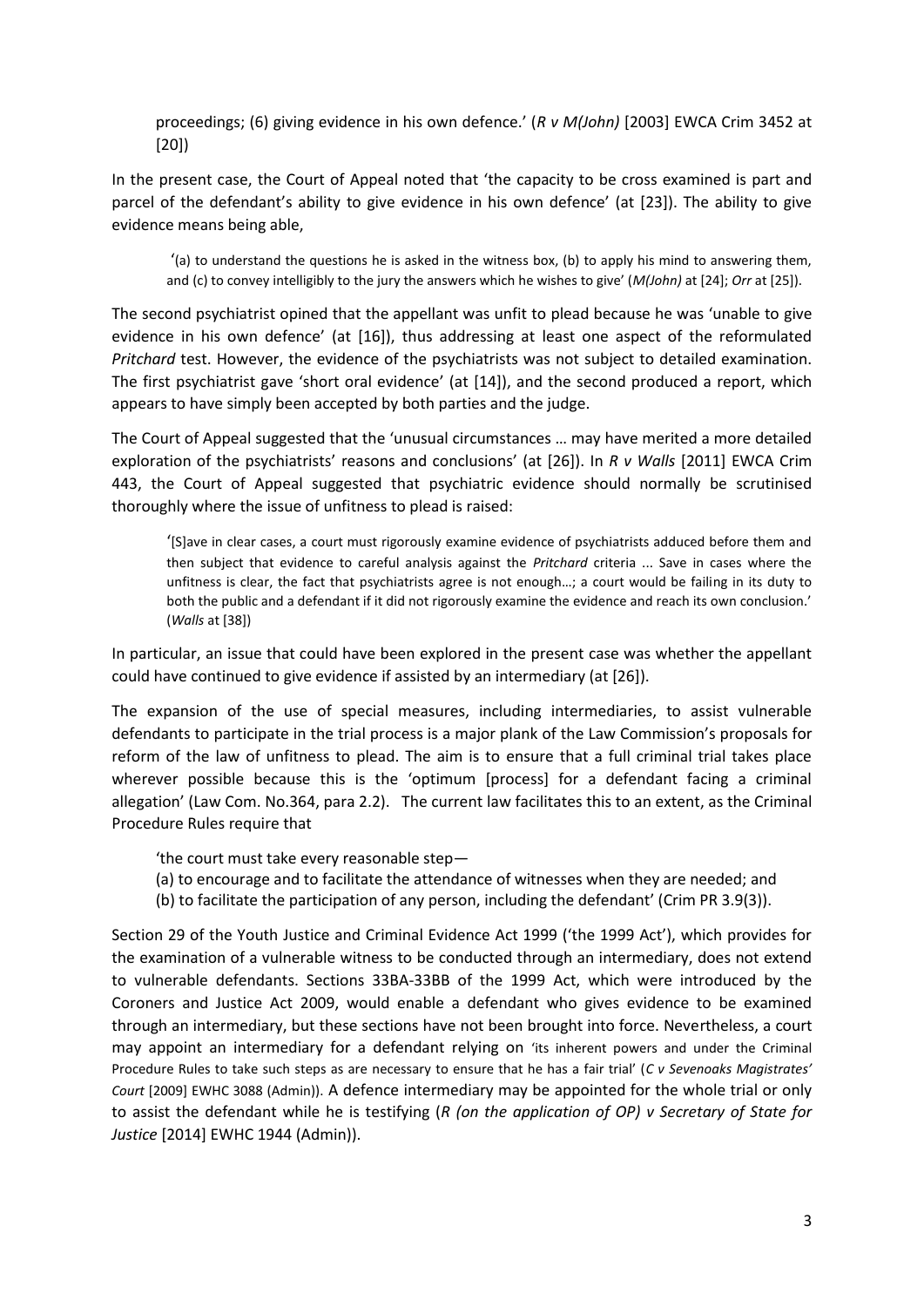The provision of intermediaries for defendants has recently suffered a setback with the introduction of amendments to the Criminal Practice Directions in April 2016, which provide that defence intermediaries should be appointed only 'rarely', and appointment for the duration of a trial should be 'extremely rare' (CPD, 3F.13). The Court of Appeal clearly concluded that the present case, in which the issue of the appellant's capacity to testify arose part way through giving his evidence, was such a rare case that the judge ought to have considered intermediary provision. Adjustments had already been made to the trial process to enable the appellant to participate. The provision of an intermediary ought at least to have been considered, particularly as the appellant had apparently indicated 'that he would like to carry on giving evidence and to have the opportunity of answering questions put in cross examination' (at [18]). Whether it would have been possible to obtain a defence intermediary at short notice so as to enable the defendant to continue to testify and to be cross-examined is another matter. Difficulties in finding and funding defence intermediaries are well known (see, for example, *R v Cox* [2012] EWCA 249. See also P. Cooper and D. Wurtzel, 'A day late and a dollar short: in search of an intermediary scheme for vulnerable defendants in England and Wales' [2013] Crim LR 4).

The Court of Appeal thought that the judge's ruling on the issue of unfitness to plead was ambiguous. The judge found that the appellant was 'not fit to undergo cross examination' but that 'up until that point (underlining supplied) the *Pritchard* criteria were met' (at 27]). In the view of the Court of Appeal, the judge had 'thereby implicitly determined that the appellant was no longer able to fully participate in his trial within the *Pritchard* refined criteria' (at [29]). In referring to 'full participation', the Court adopted, in part, the terminology used by the Law Commission in its reform proposals. The Commission's proposed test would focus upon the 'capacity to participate effectively' (see Law Com. No.364, Chapter 3 and draft Bill Clauses 3(2) and 32(2)). The Commission favours incorporating a non-exhaustive list of relevant abilities, including the ability to give evidence.

The Commission rejected the suggestion that there was a need to explain what 'giving evidence' requires, as 'the lack of elaboration does not appear to be problematic as the test is currently framed' (para. 3.106). The present case would suggest otherwise. The Court of Appeal accepted that the wording of s.35 of the Criminal Justice and Public Order Act 1994 (see below) supports the proposition that a finding that a defendant is 'unfit to give evidence in cross examination does not necessarily determine the question of "fitness to plead"' (at [24]). This suggests that someone who is unfit to be cross examined may nevertheless be fit to plead, whereas being able to give evidence in his own defence requires 'the capacity to be cross examined' (at [23]). The Court did not elaborate upon the distinction between 'fitness to give evidence in cross examination' and 'capacity to be cross examined', so perhaps some guidance on this issue is needed.

### **The s.4A procedure**

An unusual aspect of the present case is that the issue of unfitness to plead arose as the appellant was about to be cross examined. This seems to have caused a degree of confusion as to the options available to the trial judge. The Court of Appeal observed that the judge could not have been assisted by the fact that junior counsel and Queen's Counsel for the appellant made different, and sometimes inconsistent, submissions as to whether and how the trial should proceed. They applied to discharge the jury, indicated that they would not be 'implacably opposed' to the trial continuing and argued that the prosecution should be barred from making a closing speech, although the legal basis upon which the judge could so order is unclear. It appears that the judge was not asked to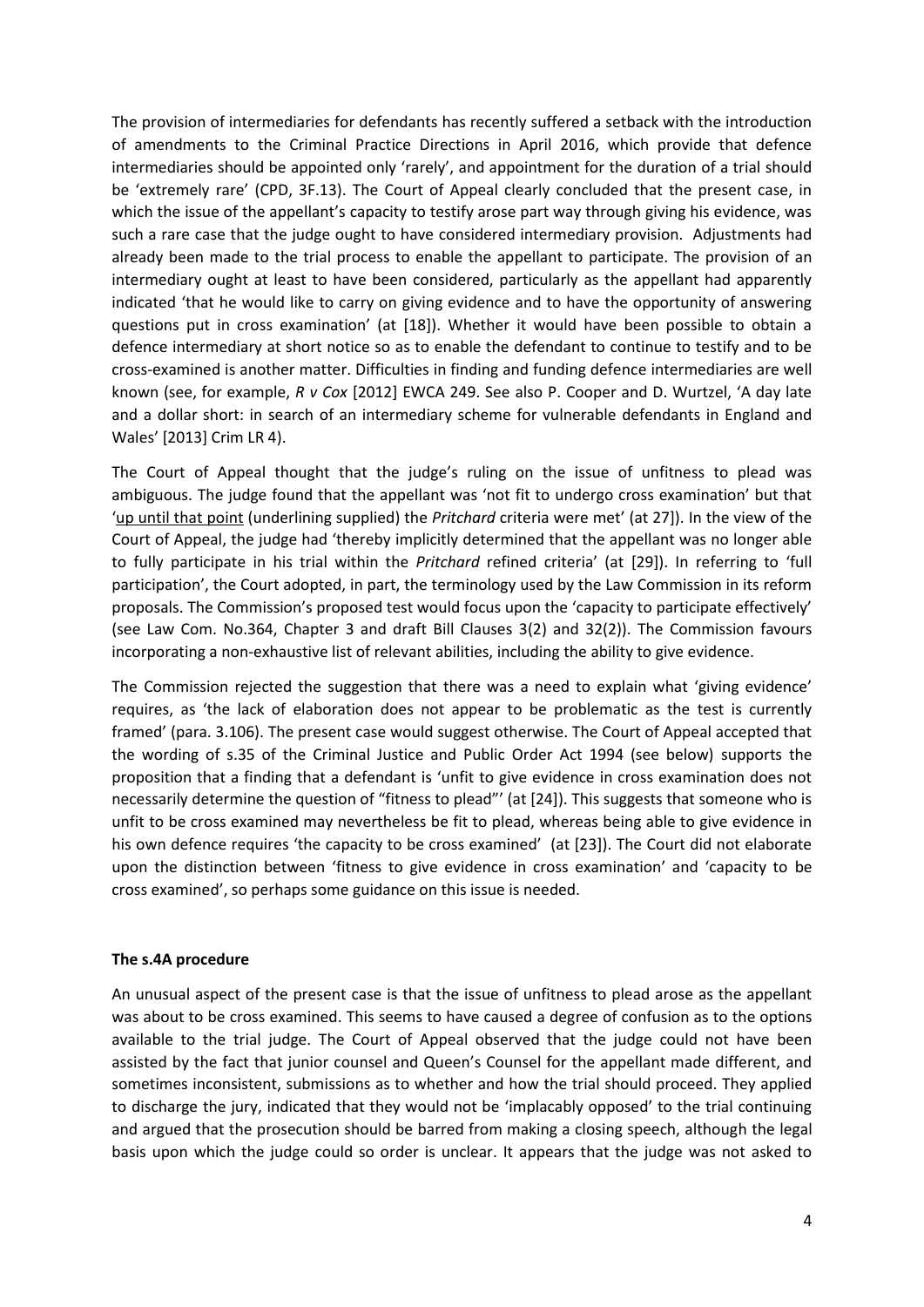formally rule on either the issue of unfitness to plead or the question whether a hearing under s.4A of the 1964 Act was required.

The Court of Appeal proceeded on the basis that the judge had found that the appellant satisfied the *Pritchard* criteria at the point at which he was to be cross- examined. In doing so, the Court confirmed two important points. First, where a defendant satisfies the unfitness to plead test, the s.4A procedure must be followed; it is mandatory, not discretionary. Second, where a defendant becomes unfit part way through the proceedings, a s.4A hearing (often known as a 'trial of the facts') must commence at that stage.

Under s.4(4) of the 1964 Act, 'the question of fitness to be tried shall be determined as soon as it arises'. When the issue arises at an early stage, however, the court may postpone the determination of fitness 'until any time up to the opening of the case for the defence' provided 'it is expedient to do so and in the interests of the accused' (s.4(2)). If the question of unfitness is deferred to the opening of the defence case, the defence can make a submission of no case to answer, potentially resulting in an acquittal, before the issue of unfitness to plead has to be determined (s.4(3)). As the Law Commission explained in its consultation paper:

'It [is] therefore possible for the accused to avoid a finding of unfitness to plead if the jury returned a verdict of acquittal at the close of the prosecution case, because they were directed to do so on the basis that there was insufficient evidence for a properly directed jury to convict. This [is] significant because it provide[s] an opportunity for the accused to avoid the outcome of a disposal under section 5.' (*Unfitness to Plead*, Law Com. CP No.197, para.2.13)

Once the court has found that a defendant is unfit to plead, s.4A is engaged and the trial cannot proceed or further proceed. Instead the jury must determine whether the defendant 'did the act or made the omission charged against him as the offence' (s.4A(2)(b)). In the present case, having implicitly found that the appellant was unfit to plead, the trial judge was obliged to convert the trial into a 'trial of the facts'. His failure to follow the mandatory provisions of s.4A rendered the conviction unsafe, despite the fact that the trial had otherwise been fair.

### **Section 35 of the Criminal Justice and Public Order Act 1994**

The case raises a further important issue: the question of where the distinction lies between being 'unfit to plead' and having a physical or mental condition which makes it 'undesirable' for a defendant to give evidence for the purpose of s.35(1)(b) of the Criminal Justice and Public Order Act 1994. The Court of Appeal referred to s.35(1)(b) as support for the contention that a finding that a defendant is unfit to give evidence in cross-examination does not necessarily determine the question of fitness to plead (at [24]). The Court also took the view that, at the heart of the respective contentions of appellant and respondent, was the issue of 'whether the extent of the appellant's disability … [rendered] him "unfit to plead" rather than making it "undesirable for him to give evidence"' (at [28]). This suggests that, in the context of the present case, the Court may have considered 'unfit to be cross examined' as analogous to 'undesirable to give evidence', rather than 'unfit to plead'. However, the Court did not resolve the issue of where the distinction lies between 'unfit' and 'undesirable'. The judgment is, therefore, helpful only in so far as it confirms that there is a difference between the two concepts.

While there is set criteria for determining unfitness to plead, judges have wide discretion in applying s.35(1)(b). In *R v Friend*, the Court of Appeal declined to spell out a test, finding that the clarity of the